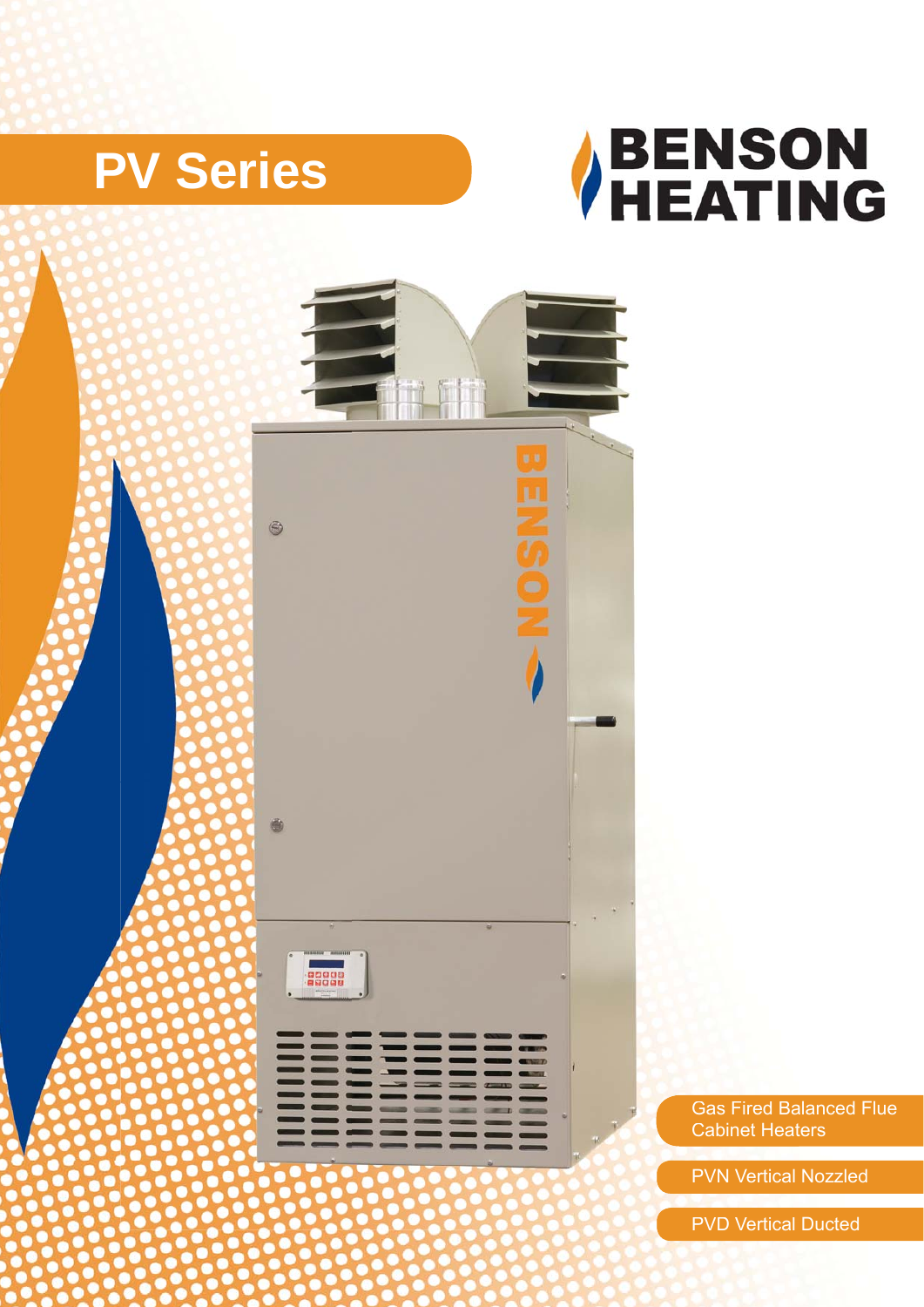# **PV Series**

## **Introduction**

The Benson Heating PV range of vertical gas fired cabinet heaters are suitable for a wide variety of commercial and industrial applications.

Suitable for free blowing applications PVN models are supplied complete with adjustable discharge nozzles. For ducted air installations PVD units are supplied complete with a duct outlet spigot.

Units are fully CE certified and manufactured in accordance with ISO 9001 accreditation.

## **Model Range**

The PV cabinets are available in six heat outputs from 29kW to 144kW. Standard units are suitable for natural gas (G20) and units may also be specified as an option to operate on Propane (G31).

## **Optional Equipment**

A range of options are available. These include:

- Stainless steel heat exchangers
- High/low burner
- 0 10V modulation burner
- Inlet filters
- Duct inlet spigots
- Uprated fan motor for up to 250Pa on units 95 to 145

## **Applications**

- Factories
- Greenhouses
- Warehouses
- Workshops
- Showrooms •



## **Specifi cation**

#### **Heat Exchanger and Burner**

Four pass aluminised steel cross flow heat exchanger. The tubes are expanded into the box thereby eliminating the possibility of weld failure to ensure enhanced life expectancy. Stainless steel heat exchanger tubes are available as an option.

Units are fitted with low noise burner complete with electronic ignition, safety flame monitoring and overheat protection.

The heat exchanger and burner combination provides high thermal efficiencies in excess of 91% (net CV).

#### **Air Distribution**

Double inlet centrifugal fans circulate large air volumes evenly across the heat exchanger to give low surface temperatures and optimised heat transfer.

Free blowing units are supplied complete with aerodynamic discharge nozzles for extended throws. Nozzles are complete with horizontal louvres and may be rotated through 360º to ensure good air distribution.

#### **Electric Motors**

All electric motors comply with EC motor directive 2005/32/EC

#### **Cabinets**

Manufactured from electro zinc coated steel the cabinet is finished in a stove hardened epoxy powder paint finish to provide a robust and durable case. For safety and aesthetics all controls are fully enclosed behind a full width hinged access door fitted to the front of the heater.

#### **Controls**

Units are supplied complete with SmartCom, an integral fully optimised electronic time and temperature control system with password protection facility.

If required an optional remote panel or a remote temperature sensor can be supplied loose for on site wiring by the installation contractor.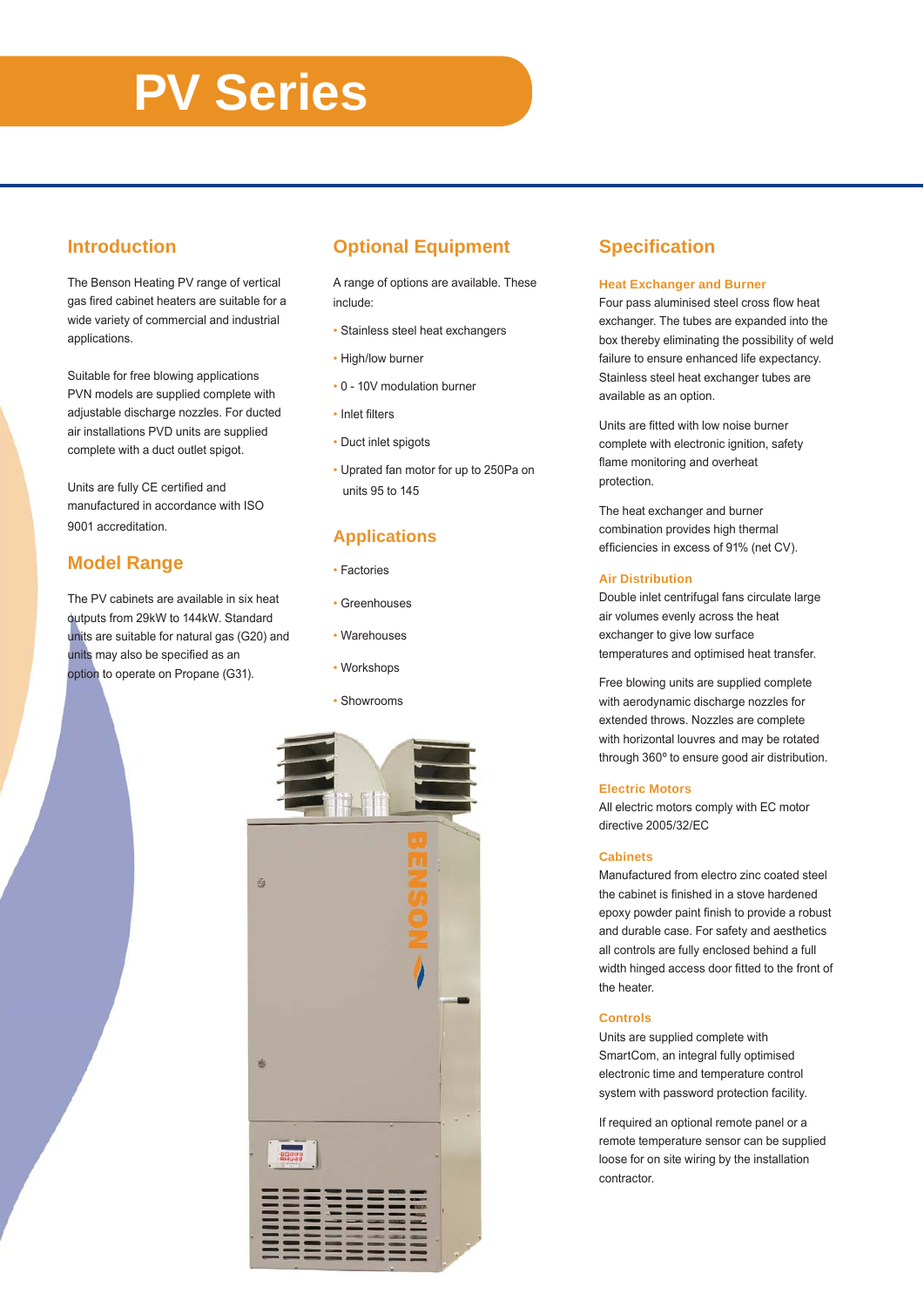## **Installation**

Units should be installed on a flat noncombustible base capable of supporting the unit weight and ensuring that the recommended clearances for correct airflows and service access are observed.

Consideration must also be given to the route and length of the flue, and if required the ducted combustion air inlet.

## **Versatile Flue Installation**

Heaters are fitted with an integral flue fan and are CE certified to be used as either balanced flue room sealed or fan assisted appliances.

The balanced flue terminals provide both the flue outlet and combustion air inlet.

Where heaters are installed without connection to combustion air pipe work, adequate provision must be made for combustion air ventilation.

The integral flue fan permits both roof and wall terminations and allows the heater to be sited several metres away from the flue exit.



Balanced flue wall outlet (type C12) Balanced flue roof outlet (type C32) eliminates expensive roof opening and flashing



Fan assisted flue through wall (type B22) without combustion air pipe eliminates expensive roof opening and flashing





Fan assisted flue through roof (type B22) without combustion air pipe

| <b>TECHNICAL DATA</b>                                                                                                                                          |                                          |                                               |                                               |                                               |                                                  |                                                |                                                |
|----------------------------------------------------------------------------------------------------------------------------------------------------------------|------------------------------------------|-----------------------------------------------|-----------------------------------------------|-----------------------------------------------|--------------------------------------------------|------------------------------------------------|------------------------------------------------|
| <b>New Model Ref</b>                                                                                                                                           |                                          | <b>PV30</b>                                   | <b>PV50</b>                                   | <b>PV72</b>                                   | <b>PV95</b>                                      | <b>PV120</b>                                   | <b>PV145</b>                                   |
| <b>Old Model Ref</b>                                                                                                                                           |                                          | <b>PV100</b>                                  | <b>PV170</b>                                  | <b>PV250</b>                                  | <b>PV330</b>                                     | <b>PV410</b>                                   | <b>PV490</b>                                   |
| Nominal heat output<br>Airflow<br>Temperature rise<br>Throw <sup>1</sup> (PVN)<br>Static pressure (PVD Standard)                                               | kW<br>$m^3/h$<br>K<br>m<br>Pa            | 29<br>2880<br>30<br>18<br>80                  | 49<br>3780<br>38<br>19<br>110                 | 72<br>5400<br>39<br>19<br>100                 | 96<br>8280<br>34<br>26<br>130                    | 120<br>10980<br>32<br>29<br>150                | 144<br>13176<br>32<br>26<br>150                |
| <b>Gas Consumption</b><br>Natural gas G20<br>Propane G31<br>Gas connection <sup>2</sup><br><b>Minimum Gas Inlet Pressure</b><br>Natural gas G20<br>Propane G31 | $m^3/h$<br>$m^3/h$<br>Rc<br>mbar<br>mbar | 3.38<br>1.30<br>$\frac{1}{2}$<br>17.5<br>37.0 | 5.63<br>2.16<br>$\frac{1}{2}$<br>17.5<br>37.0 | 8.33<br>3.21<br>$\frac{3}{4}$<br>17.5<br>37.0 | 11.12<br>4.28<br>$\frac{3}{4}$ "<br>17.5<br>37.0 | 13.87<br>5.34<br>$\frac{3}{4}$<br>17.5<br>37.0 | 16.63<br>6.41<br>$\frac{3}{4}$<br>17.5<br>37.0 |
| <b>Electrics</b><br>Supply<br>Optional<br>FLC (std motor)<br>FLC (optional motor)                                                                              | V/ph hz<br>V/ph/hz<br>amp<br>amp         | 230/1/50<br>n/a<br>5.1<br>n/a                 | 230/1/50<br>n/a<br>5.1<br>n/a                 | 230/1/50<br>n/a<br>5.0<br>n/a                 | 415/3/50<br>230/1/50<br>3.6<br>8.0               | 415/3/50<br>230/1/50<br>3.6<br>10.0            | 415/3/50<br>n/a<br>6.5<br>n/a                  |
| Flue diameter<br>Combustion air diameter<br>Maximum horizontal run <sup>4</sup><br>Maximum vertical run <sup>4</sup>                                           | mmø<br>mmø<br>m<br>m                     | 100<br>100<br>6.0<br>10.0                     | 100<br>100<br>6.0<br>10.0                     | 130<br>130<br>8.0<br>10.0                     | 130<br>130<br>8.0<br>10.0                        | 130<br>130<br>8.0<br>10.0                      | 130<br>130<br>8.0<br>10.0                      |
| Nozzles (PVN)<br>Noise level $3$<br>Net weight (PVN)                                                                                                           | no.<br>dB(A)<br>kg                       | $\overline{2}$<br>59<br>192                   | $\overline{2}$<br>60<br>202                   | 3<br>68<br>330                                | 3<br>70<br>380                                   | 3<br>70<br>440                                 | $\overline{4}$<br>72<br>460                    |

1 Throw is dependent on building height, room temperature and nozzle settings.

2 Gas lines must be adequately sized and reduced at appliance as required 3 Noise levels measured at 5 metres from appliance

4 Reduce distance by 1.0m for every 90°degree elbow & 0.8m for 45°degree elbow